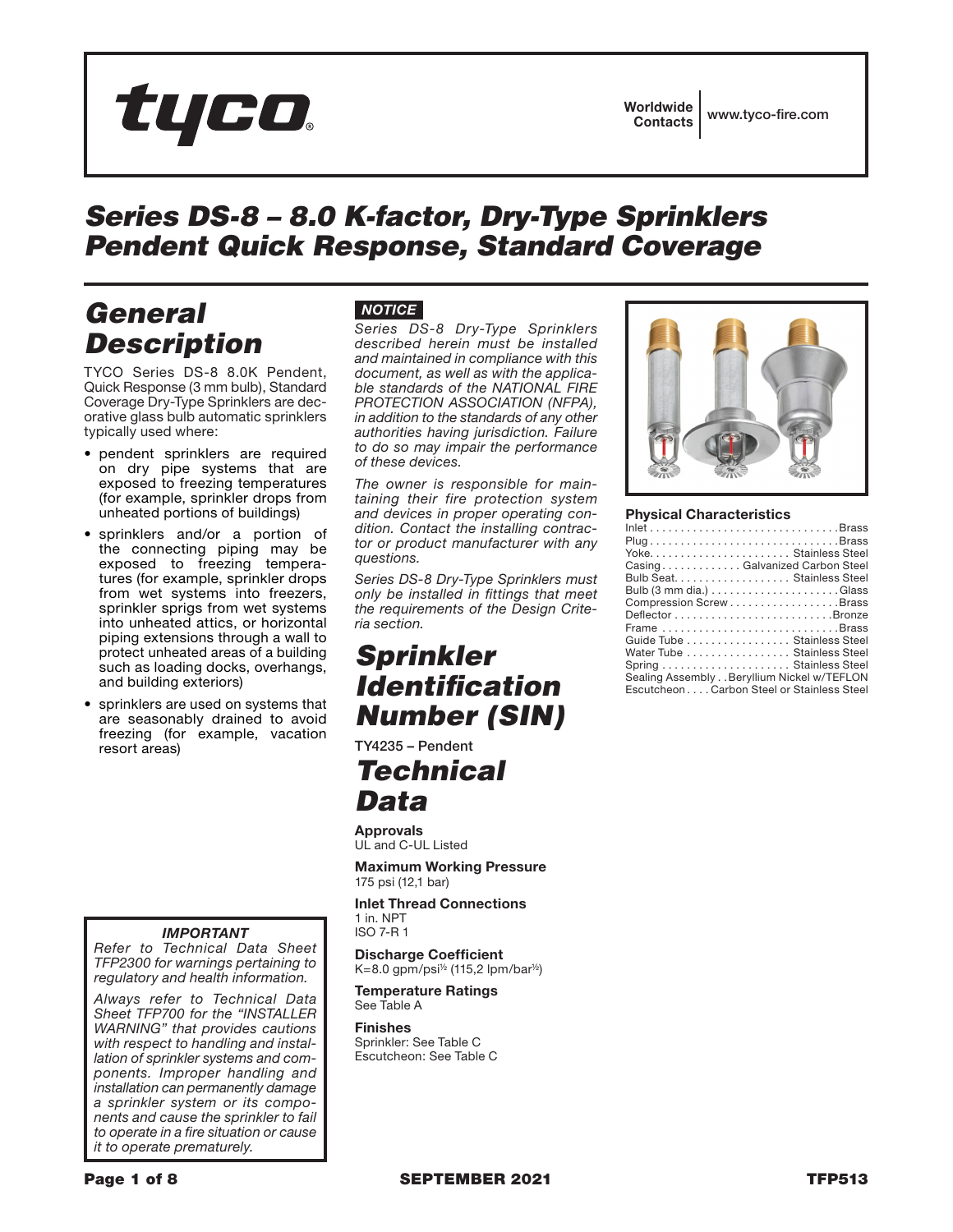### TFP513 Page 2 of 8

|                                 | <b>Escutcheon</b><br><b>Type</b> | Temperature<br>Rating                                                                                                                                                                | <b>Bulb</b><br><b>Color Code</b> | <b>Sprinkler Finish</b>        |                         |           |
|---------------------------------|----------------------------------|--------------------------------------------------------------------------------------------------------------------------------------------------------------------------------------|----------------------------------|--------------------------------|-------------------------|-----------|
| <b>Sprinkler</b><br><b>Type</b> |                                  |                                                                                                                                                                                      |                                  | <b>Natural</b><br><b>Brass</b> | Chrome<br><b>Plated</b> | Polyester |
|                                 | <b>Standard</b>                  | 135°F (57°C)                                                                                                                                                                         | Orange                           | 1, 2                           |                         |           |
|                                 |                                  | 155°F (68°C)                                                                                                                                                                         | Red                              |                                |                         |           |
|                                 |                                  | 175°F (79°C)                                                                                                                                                                         | Yellow                           |                                |                         | 1, 2      |
|                                 |                                  | 200°F (93°C)                                                                                                                                                                         | Green                            |                                |                         |           |
|                                 |                                  | 286°F (141°C)                                                                                                                                                                        | <b>Blue</b>                      |                                |                         |           |
|                                 |                                  | 135°F (57°C)                                                                                                                                                                         | Orange                           |                                |                         |           |
| Pendent                         |                                  | 155°F (68°C)                                                                                                                                                                         | Red                              |                                |                         |           |
|                                 | Recessed                         | 175°F (79°C)                                                                                                                                                                         | Yellow                           | 1, 2                           | 1, 2                    |           |
|                                 |                                  | 200°F (93°C)                                                                                                                                                                         | Green                            |                                |                         |           |
|                                 |                                  | 286°F (141°C)                                                                                                                                                                        | <b>Blue</b>                      |                                |                         |           |
| (TY4235)                        | Deep                             | 135°F (57°C)                                                                                                                                                                         | Orange                           |                                |                         |           |
|                                 |                                  | 155°F (68°C)                                                                                                                                                                         | Red                              |                                |                         |           |
|                                 |                                  | 175°F (79°C)                                                                                                                                                                         | Yellow                           | 1, 2                           | 1, 2                    |           |
|                                 |                                  | 200°F (93°C)                                                                                                                                                                         | Green                            |                                |                         |           |
|                                 |                                  | 286°F (141°C)                                                                                                                                                                        | <b>Blue</b>                      |                                |                         |           |
|                                 | Without                          | 135°F (57°C)                                                                                                                                                                         | Orange                           |                                |                         |           |
|                                 |                                  | 155°F (68°C)                                                                                                                                                                         | Red                              |                                |                         |           |
|                                 |                                  | 175°F (79°C)                                                                                                                                                                         | Yellow                           | 1, 2                           | 1, 2                    |           |
|                                 |                                  | 200°F (93°C)                                                                                                                                                                         | Green                            |                                |                         |           |
|                                 |                                  | 286°F (141°C)                                                                                                                                                                        | <b>Blue</b>                      |                                |                         |           |
| Notes:                          |                                  | 1. Listed by Underwriters Laboratories, Inc. (UL), maximum order length of 48 in.<br>2. Listed by Underwriters Laboratories for use in Canada (C-UL), maximum order length of 48 in. |                                  |                                |                         |           |

*TABLE A*

*SERIES DS-8 PENDENT DRY-TYPE SPRINKLERS, 8.0K, QUICK RESPONSE LABORATORY LISTINGS AND APPROVALS*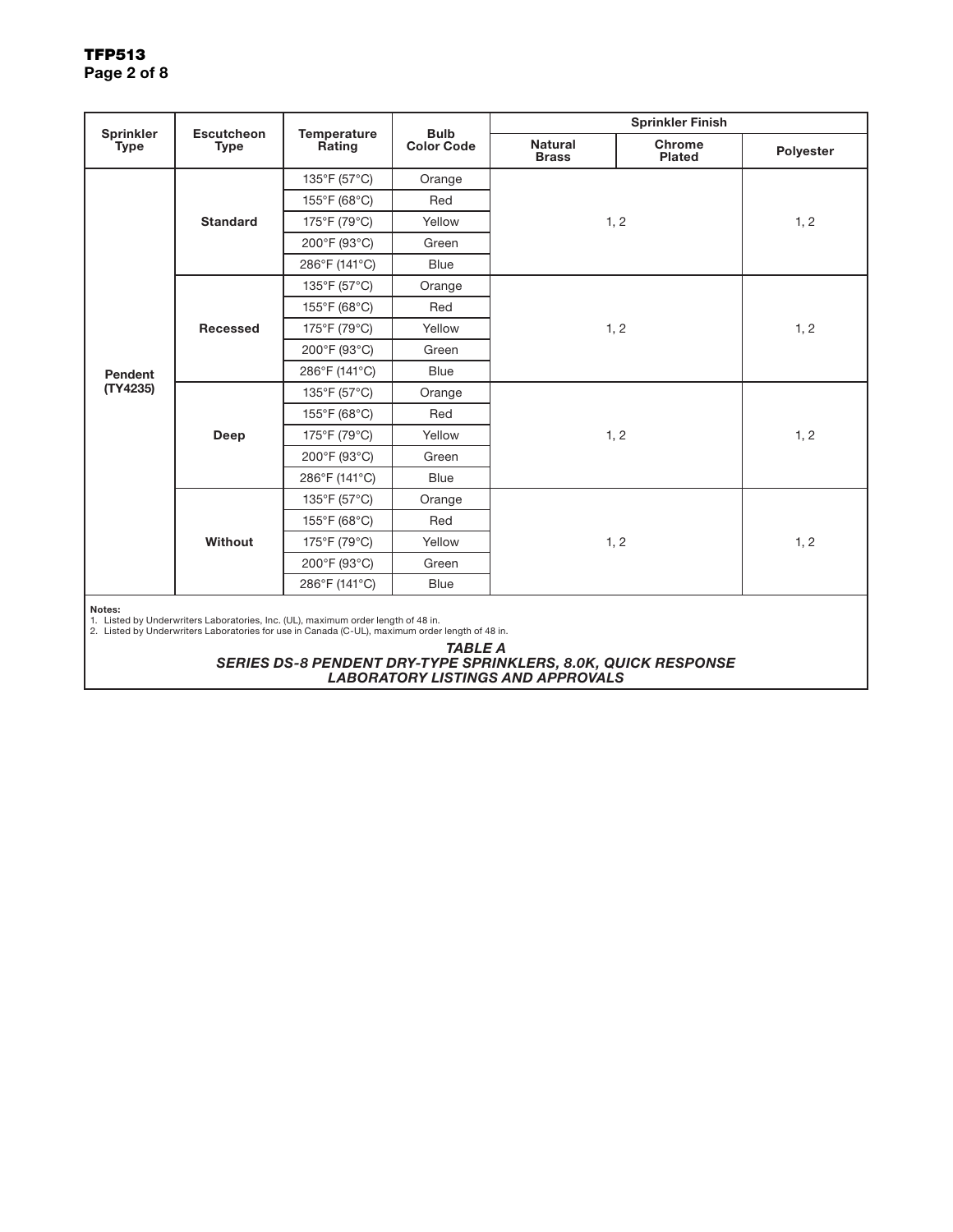

# *Operation*

When TYCO Series DS-8 8.0K Pendent, Quick Response, Standard Coverage Dry-Type Sprinklers are in service, water is prevented from entering the assembly by the Plug with Sealing Assembly (see Figure 1) in the Inlet of the sprinkler.

The glass bulb contains a fluid that expands when exposed to heat. When the rated temperature is reached, the fluid expands sufficiently to shatter the glass bulb, and the Bulb Seat is released.

Once the bulb seat is released, the compression holding the sealing assembly is released. The Spring is then able to flip off to the side and out of the waterway. This action pushes the Water Tube as well as the Guide Tube outward. This action allows the sprin- kler to activate and water to flow.

# *Design Criteria*

TYCO Series DS-8 8.0K Pendent, Quick Response, Standard Coverage Dry-Type Sprinklers are intended for use in fire sprinkler systems designed in accordance with the standard installation rules recognized by the applicable listing or approval agency (for example, UL Listing is based on NFPA 13 requirements).

### Sprinkler Fittings

Install 1 in. NPT Series DS-8 Dry-Type Sprinklers in the 1 in. NPT outlet or run of the following fittings:

- malleable or ductile iron threaded tee fittings that meet the dimensional requirements of ANSI B16.3 (Class 150)
- cast iron threaded tee fittings that meet the dimensional requirements of ANSI B16.4 (Class 125)

Do not install Series DS-8 Dry-Type Sprinklers into elbow fittings. The Inlet of the sprinkler can contact the interior of the elbow.

The unused outlet of the threaded tee is plugged as shown in Figure 8.



You can also install Series DS-8 Dry-Type Sprinklers in the 1 in. NPT outlet of a GRINNELL Figure 730 Mechanical Tee and GRINNELL G-FIRE Figure 522; however, the use of the Figure 730 Tee and Figure 522 for this arrangement is limited to wet pipe systems.

The configuration shown in Figure 9 is only applicable for wet pipe systems where the sprinkler fitting and waterfilled pipe above the sprinkler fitting are not subject to freezing and where the length of the dry-type sprinkler has the minimum exposure length depicted in Figure 7. See the Exposure Length section.

For wet pipe system installations of 1 in. NPT Series DS-8 Dry-Type Sprinklers connected to CPVC piping, use only the following TYCO CPVC fittings:

- 1 in. x 1 in. NPT Female Adapter (P/N 80145)
- 1 in. x 1 in. x 1 in. NPT Sprinkler Head Adapter Tee (P/N 80249)

For dry pipe system installations, use only the side outlet of maximum 2 1/2 in. reducing tee when locating Series DS-8 Dry-Type Sprinklers directly below the branchline; otherwise, use the configuration shown in Figure 8 to assure complete water drainage from above Series DS-8 Dry-Type Sprinklers and the branchline. Failure to do so may result in pipe freezing and water damage.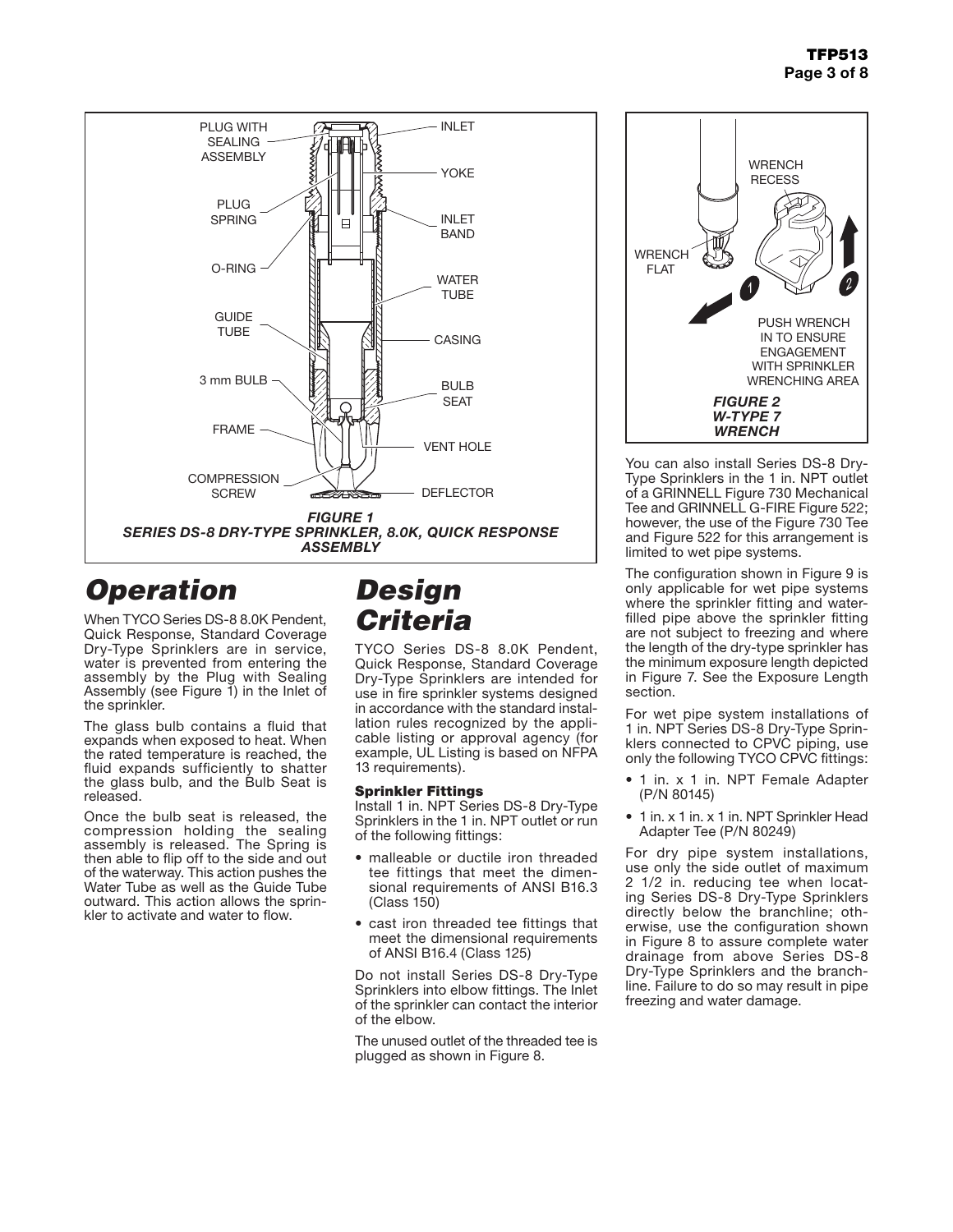

### *NOTICE*

*Do not install Series DS-8 Dry-Type Sprinklers into any other type fitting. Failure to use the appropriate fitting may result in one of the following:*

- *• failure of the sprinkler to operate properly due to formation of ice over the Inlet Plug or binding of the Inlet Plug*
- *• insufficient engagement of the Inlet pipe-threads with consequent leakage*

#### Drainage

(57,2 mm)

VM#

In accordance with the minimum requirements of the NATIONAL FIRE PROTECTION ASSOCIATION for dry pipe sprinkler systems, branch, cross, and feed-main piping connected to Dry Sprinklers and subject to freezing temperatures must be pitched for proper drainage.

#### Exposure Length

When using Dry Sprinklers in wet pipe sprinkler systems to protect areas subject to freezing temperatures, use Table B to determine a sprinkler's appropriate exposed barrel length to prevent water from freezing in the connecting pipes due to conduction. The exposed barrel length measurement must be taken from the face of the sprinkler fitting to the surface of the structure or insulation that is exposed to the heated area. See Figure 7 for an example.

For protected area temperatures between those given above, the minimum recommended length from the face of the fitting to the outside of the protected area may be determined by interpolating between the indicated values.

#### Clearance Space

In accordance with NFPA 13, when connecting an area subject to freezing and an area containing a wet pipe sprinkler system, the clearance space around the sprinkler barrel of dry-type sprinklers must be sealed. Due to temperature differences between two areas, the potential for the formation of condensation in the sprinkler and subsequent ice build-up is increased. If this condensation is not controlled, ice build-up can occur that might damage the dry-type sprinkler and/or prevent proper operation in a fire situation.

Use of the Model DSB-2 Dry Sprinkler Boot, described in technical data sheet TFP591 and shown in Figure 10 can provide the recommended seal.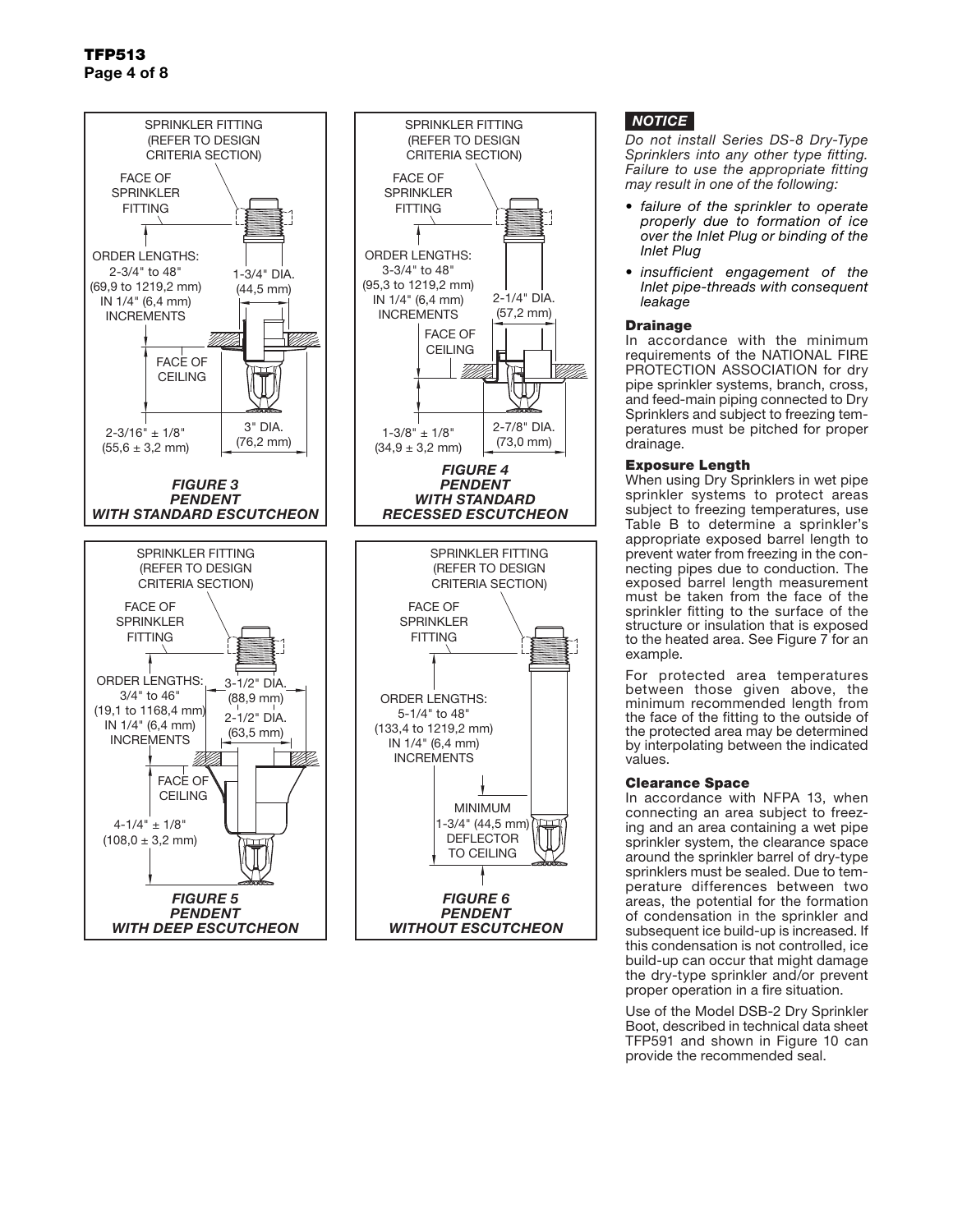|                                   | Temperatures for Heated Area <sup>(1)</sup>                   |                 |                 |  |
|-----------------------------------|---------------------------------------------------------------|-----------------|-----------------|--|
| <b>Ambient Temperature</b>        | $40^{\circ}$ F                                                | $50^{\circ}$ F  | $60^{\circ}$ F  |  |
| <b>Exposed to</b>                 | $(4^{\circ}C)$                                                | $(10^{\circ}C)$ | $(16^{\circ}C)$ |  |
| <b>Discharge End of Sprinkler</b> | Minimum Exposed Barrel Length <sup>(2)</sup> ,<br>in.<br>(mm) |                 |                 |  |
| $40^{\circ}$ F<br>$(4^{\circ}C)$  | 0                                                             | 0               | $\Omega$        |  |
| $30^{\circ}$ F<br>$(-1^{\circ}C)$ | 0                                                             | 0               | $\overline{0}$  |  |
| $20^{\circ}$ F<br>$(-7^{\circ}C)$ | $\overline{4}$<br>(100)                                       | 0               | 0               |  |
| $10^{\circ}$ F                    | 8                                                             | 1               | $\mathbf 0$     |  |
| $(-12^{\circ}C)$                  | (200)                                                         | (25)            |                 |  |
| $0^{\circ}$ F                     | 12                                                            | 3               | $\mathbf 0$     |  |
| $(-18^{\circ}C)$                  | (305)                                                         | (75)            |                 |  |
| $-10^{\circ}$ F                   | 14                                                            | 4               | 1               |  |
| $(-23^{\circ}C)$                  | (355)                                                         | (100)           | (25)            |  |
| $-20^{\circ}$ F                   | 14                                                            | 6               | 3               |  |
| $(-29^{\circ}C)$                  | (355)                                                         | (150)           | (75)            |  |
| $-30^{\circ}$ F                   | 16                                                            | 8               | $\overline{4}$  |  |
| $(-34^{\circ}C)$                  | (405)                                                         | (200)           | (100)           |  |
| $-40^{\circ}F$                    | 18                                                            | 8               | $\overline{4}$  |  |
| $(-40^{\circ}C)$                  | (455)                                                         | (200)           | (100)           |  |
| $-50^{\circ}$ F                   | 20                                                            | 10              | 6               |  |
| $(-46^{\circ}C)$                  | (510)                                                         | (255)           | (150)           |  |
| $-60^\circ F$                     | 20                                                            | 10              | 6               |  |
| $(-51^{\circ}C)$                  | (510)                                                         | (255)           | (150)           |  |

Notes:

1. For protected area temperatures that occur between values listed above, use the next cooler temperature. These lengths are inclusive of wind velocities up to 30 mph (18,6 kph).

> *TABLE B EXPOSED SPRINKLER BARRELS IN WET PIPE SYSTEMS MINIMUM RECOMMENDED LENGTHS*

# *Installation*

TYCO Series DS-8 8.0K Pendent, Quick Response, Standard Coverage Dry-Type Sprinklers must be installed in accordance with this section.

#### General Instructions

Series DS-8 Dry-Type Sprinklers must only be installed in fittings that meet the requirements of the Design Criteria section. See the Design Criteria section for other important requirements regarding piping design and sealing of the clearance space around the Sprinkler Casing.

Do not install any bulb-type sprinkler if the bulb is cracked or there is a loss of liquid from the bulb. With the sprinkler held horizontally, a small air bubble should be present. The diameter of the air bubble is approximately 1/16 in. (1,6 mm) for the 135°F (57°C) rating to 1/8 in. (3,2 mm) for the 360°F (182°C) rating.

Obtain a leak-tight 1 in. NPT sprinkler joint by applying a minimum-to-maximum torque of 20 to 30 lb-ft (26,8 to 40,2 N·m). Higher levels of torque may distort the sprinkler Inlet with consequent leakage or impairment of the sprinkler.

Do not attempt to compensate for insufficient adjustment in an Escutcheon Plate by under or over-tightening the Sprinkler. Re-adjust the position of the sprinkler fitting to suit.

*Note: Install pendent sprinklers only in the pendent position. The deflector of a pendent sprinkler is to be parallel to the ceiling.*

**Step 1.** With a non-hardening pipethread sealant such as TEFLON applied to the inlet threads, hand-tighten the sprinkler into the sprinkler fitting.

**Step 2.** Wrench-tighten the sprinkler using either:

- a pipe wrench on the Inlet Band or the Casing, see Figure 1
- the W-Type 7 Sprinkler Wrench on the Wrench Flat, see Figure 2

Apply the wrench recess of the W-Type 7 Sprinkler Wrench to the wrench flat.

*Note: If sprinkler removal becomes necessary, remove the sprinkler using the same wrenching method noted above. Sprinkler removal is easier when a nonhardening sealant was used and torque guidelines were followed. After removal, inspect the sprinkler for damage.*

**Step 3.** After installing the ceiling or wall and applying a ceiling finish, slide on the outer piece of the escutcheon until it comes in contact with the ceiling/wall. Do not lift the ceiling panel out of its normal position.

When using the Deep Escutcheon, hold the outer piece in contact with the mounting surface (ceiling or wall). Then rotate the inner piece approximately 1/4 turn with respect to the outer piece, to hold the Deep Escutcheon firmly together.

### *Care and Maintenance*

TYCO Series DS-8 8.0K Pendent, Quick Response, Standard Coverage Dry-type Sprinklers must be maintained and serviced in accordance with this section.

Before closing a fire protection system main control valve for maintenance work on the fire protection system that it controls, obtain permission to shut down the affected fire protection systems from the proper authorities and notify all personnel who may be affected by this action.

Absence of the outer piece of an escutcheon, which is used to cover a clearance hole, may delay the time to sprinkler operation in a fire situation.

A Vent Hole is provided in the Bulb Seat (see Figure 1) to indicate if the Dry Sprinkler is remaining dry. Evidence of leakage from the Vent Hole indicates potential leakage past the Inlet seal and the need to remove the sprinkler to determine the cause of leakage; for example, an improper installation or an ice plug. Close the fire protection system control valve and drain the system before removing the sprinkler.

Sprinklers which are found to be leaking or exhibiting visible signs of corrosion must be replaced.

Automatic sprinklers must never be painted, plated, coated, or otherwise altered after leaving the factory. Modified sprinklers must be replaced. Sprinklers that have been exposed to corrosive products of combustion, but have not operated, should be replaced if they cannot be completely cleaned by wiping the sprinkler with a cloth or by brushing it with a soft bristle brush.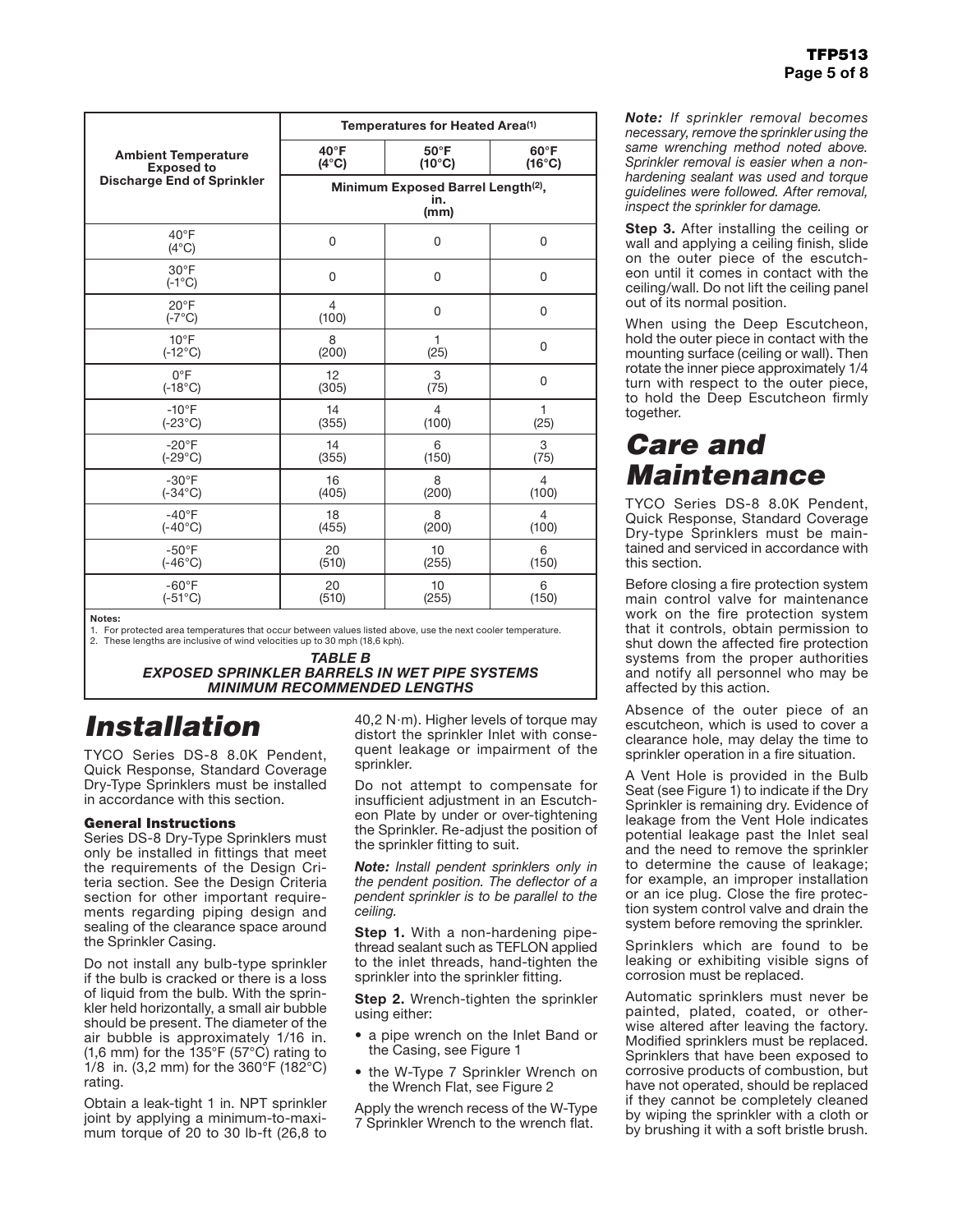

Care must be exercised to avoid damage to the sprinklers before, during, and after installation. Sprinklers damaged by dropping, striking, wrench twist/slippage, or the like, must be replaced. Also, replace any sprinkler that has a cracked bulb or that has lost liquid from its bulb. See the Installation section.

The owner is responsible for the inspection, testing, and maintenance of their fire protection system and devices in compliance with this document, as well as with the applicable standards of the NATIONAL FIRE PROTECTION ASSOCIATION, such as NFPA 25, in addition to the standards of any other authorities having jurisdiction. Contact the installing contractor or product manufacturer with any questions.

Automatic sprinkler systems are recommended to be inspected, tested, and maintained by a qualified Inspection Service in accordance with local requirements and/or national codes.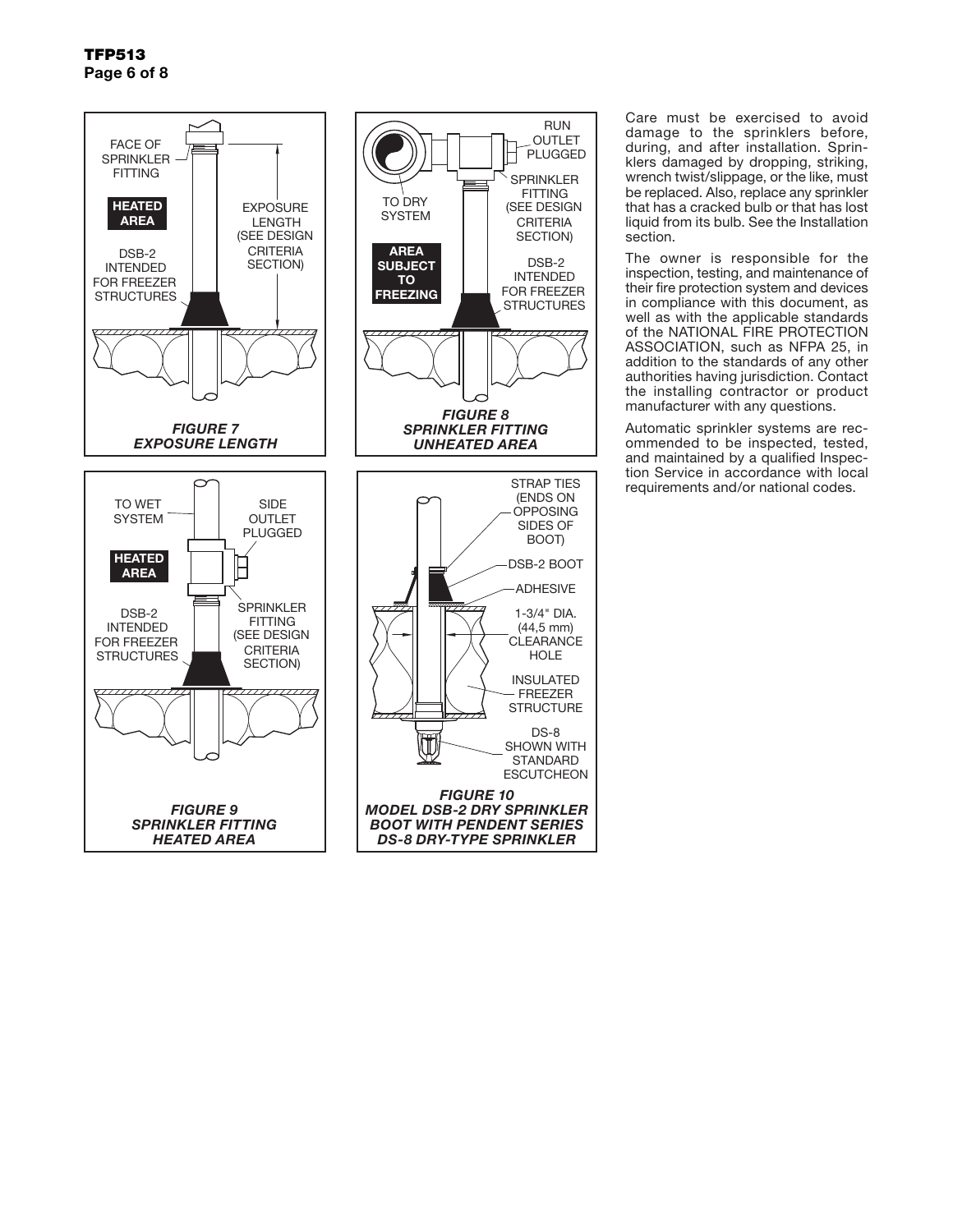### TFP513 Page 7 of 8

### P/N\* 65–XXX–X–XXX

|    | <b>QUICK RESPONSE,</b><br><b>STANDARD COVERAGE</b> | <b>FIGURE</b><br><b>REFERENCE</b> |
|----|----------------------------------------------------|-----------------------------------|
| 36 | Pendent with<br>Standard Escutcheon (1 in. NPT)    | Figure 3                          |
| 33 | Pendent with<br>Deep Escutcheon (1 in. NPT)        | Figure 5                          |
| 37 | Pendent with<br>Recessed Escutcheon (1 in. NPT)    | Figure 4                          |
| 32 | Pendent without<br>Escutcheon (1 in. NPT)          | Figure 6                          |



| $\lambda$<br>,,,,, |                                                      |                                                      |  |     |                                |  |
|--------------------|------------------------------------------------------|------------------------------------------------------|--|-----|--------------------------------|--|
|                    | <b>SPRINKLER</b><br><b>FINISH</b>                    | <b>ESCUTCHEON</b><br><b>FINISH<sup>1</sup></b>       |  |     | <b>ORDER</b><br><b>LENGTH3</b> |  |
| 0                  | <b>CHROME</b><br><b>PLATED</b>                       | <b>SIGNAL WHITE</b><br>(RAL9003)                     |  | 055 | $5.50$ in.                     |  |
|                    |                                                      | <b>POLYESTER</b>                                     |  | 082 | 8.25 in.                       |  |
| 1                  | <b>NATURAL</b><br><b>BRASS</b>                       | SIGNAL WHITE<br>(RAL9003)<br><b>POLYESTER</b>        |  | 180 | 18.00 in.                      |  |
| 2                  | <b>NATURAL</b>                                       | <b>BRASS</b>                                         |  | 187 | 18.75 in.                      |  |
|                    | <b>BRASS</b>                                         | <b>PLATED</b>                                        |  | 372 | 37.25 in.                      |  |
| 4                  | <b>SIGNAL WHITE</b><br>(RAL9003)<br><b>POLYESTER</b> | <b>SIGNAL WHITE</b><br>(RAL9003)<br><b>POLYESTER</b> |  | 480 | 48.00 in.                      |  |
| 8                  | <b>CHROME</b><br><b>PLATED</b>                       | <b>STAINLESS</b><br><b>STEEL</b>                     |  |     |                                |  |
| 9                  | <b>CHROME</b><br><b>PLATED</b>                       | <b>CHROME</b><br><b>PLATED</b>                       |  |     |                                |  |

Notes:

1. Escutcheon Finish applies to sprinklers provided with escutcheons.

2. Dry-type Sprinklers are furnished based upon "Order Length" as measured per Figures 3 through 6, as applicable, and for each individual sprinkler where it is to be installed. After the measurement is taken, round it to the nearest 1/4 in. increment.

Use Prefix "I" for ISO 7-R 1 Connection (for example, I-65-361-9-180).

#### *TABLE C*

*SERIES DS-8 DRY-TYPE SPRINKLERS, 8.0K, QUICK RESPONSE PART NUMBER SELECTION*

# *Limited Warranty*

For warranty terms and conditions, visit www.tyco-fire.com.

### *Ordering Procedure*

Contact your local distributor for availability. When placing an order, indicate the full product name, including description and part number (P/N).

#### Dry-type Sprinklers

When ordering Series DS-8 8.0K Pendent, Quick Response, Standard Coverage Dry-Type Sprinklers, specify the following information:

• SIN: TY4235 – Pendent • Order Length:

Dry-Type Sprinklers are furnished based upon Order Length as measured per Figures 3 through 6, as applicable. After the measurement is taken, round it to the nearest 1/4 in. increment.

• Inlet Connections: 1 in. NPT (Standard)

ISO 7-R 1 (For information on ISO Inlet Thread Connections, contact your Johnson Controls Sales Representative.)

- Temperature Rating
- Sprinkler Finish
- Escutcheon Type and Finish, as applicable
- P/N from Table C Part numbers are for 1 in. NPT standard order sprinklers. Orders for all other sprinkler assemblies must be accompanied by a complete description.

#### Replacement Escutcheons

Order replacement escutcheons separately.

*Note: Style 10 Recessed Escutcheons are shipped as assemblies comprised of closure ring and mounting plate. The included mounting plate is not used for Dry Type Sprinkler applications, discard accordingly.*

Specify: (specify type), (specify) finish, P/N (specify):

#### **Recessed (Style 10)**

| Brass Plated56-701-2-010             |  |
|--------------------------------------|--|
| Signal White (RAL9003). 56-701-4-010 |  |
| Chrome Plated56-701-9-010            |  |

#### **Standard (Push-On)**

| White Color 91-106-0-007  |  |
|---------------------------|--|
| Brass Plated91-106-2-007  |  |
| Chrome Plated91-106-9-007 |  |

#### **Deep**

| ---                       |  |
|---------------------------|--|
| Brass Plated 91-107-2-010 |  |
| White 91-107-4-007        |  |
| Chrome Plated91-107-9-007 |  |

#### Sprinkler Wrench

Specify W-Type 7 Sprinkler Wrench, P/N 56-850-4-001

#### Sprinkler Boot

Specify Model DSB-2 Dry Sprinkler Boot, P/N 63-000-0-002

This part number includes one (1) Boot, two (2) Strap Ties, and 1/3 oz of Adhesive (a sufficient quantity for installing one boot).